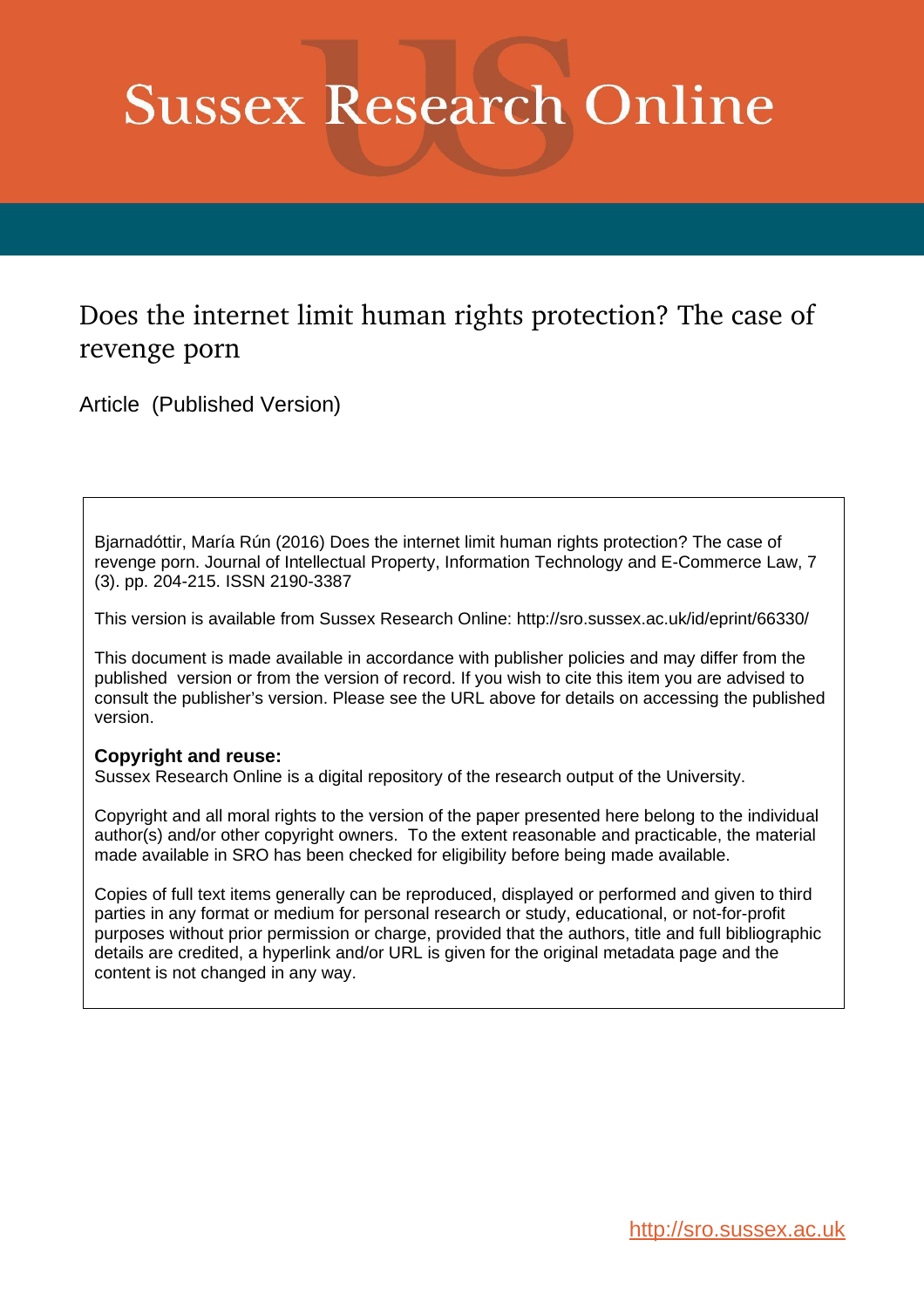# Does the Internet Limit Human Rights Protection?

## The Case of Revenge Porn

#### by María Rún Bjarnadóttir\*

**Abstract:** With the enhanced distribution possibilities internet brings, online revenge porn has gained spotlight, as reports show that the act can cause serious consequences for victims. Research and reported cases have led to criticism of states lack of legal and executive means to protect victims, not least due to jurisdictional issues. Framing the matter within states responsibility to protect rights under Article 8 of the ECHR, presents the issue of possible breach of human rights obligations of states

bound by the Convention. A number of domestic calls for criminalisation of posting of revenge porn have been replied with arguments for freedom of expression, worries that such means will contribute to a fragmented internet, and of a slippery slope of state interference. Further, as revenge porn touches upon the balancing between competing human rights, the possible result of outsourcing human rights assessment to private entities becomes a point of discussion in the paper.

Keywords: Human rights; Article 8 ECHR; revenge porn; freedom of expression; internet jurisdiction

#### © 2016 María Rún Bjarnadóttir

Everybody may disseminate this article by electronic means and make it available for download under the terms and conditions of the Digital Peer Publishing Licence (DPPL). A copy of the license text may be obtained at [http://nbn-resolving.](http://nbn-resolving.de/urn:nbn:de:0009-dppl-v3-en8) [de/urn:nbn:de:0009-dppl-v3-en8.](http://nbn-resolving.de/urn:nbn:de:0009-dppl-v3-en8)

Recommended citation: María Rún Bjarnadóttir, Does the Internet Limit Human Rights Protection? The Case of Revenge Porn, 7 (2016) JIPITEC 204 para 1.

#### A. Introduction

- 1 With the borderless nature of the internet<sup>1</sup>, the ambit of state interference regarding individuals and their actions has become ever more relevant, as technology has brought about challenges in respect to jurisdiction and enforcement of domestic legislation and human rights obligations. Actions that in the offline context are clear in a legal and societal sense have proven to be challenging in the online sphere. This poses questions concerning whether human rights obligations of states are being upheld in the online sphere, or if going online enacts a different standard for states to measure up to.
- **2** With respect to human rights, the role of states has been described as threefold: the obligation to respect, to protect and to fulfil human rights. The obligation

to protect necessitates that individuals within the jurisdiction of a state should enjoy the protection of their rights. When, due to internet architecture a state cannot uphold its role as guarantor of human rights in the online sphere, what is the acceptable outcome from a legal perspective? Does the domestic legislation have to be put aside for the greater good of a free internet, or does the situation undermine human rights protection on a domestic level? The answers to these questions can vary, but this paper will examine the case of online revenge porn.

**3** With the enhanced distribution possibilities the internet brings, online revenge porn has gained more attention as reports show that the act can cause serious consequences for victims. Research and reported cases have led to criticism of states and their lack of legal and executive means to protect victims, not least due to jurisdictional issues.<sup>2</sup>

<sup>1</sup> Johnson, David R. and Post, David G. Law and Borders: The Rise of Law in Cyberspace. 48 Stanford Law Review 1367. 1996.

<sup>2</sup> Citron, D.K. Hate Crimes in Cyberspace. 2014. Harvard University Press and Hill, R. "Cyber-misogyny. Should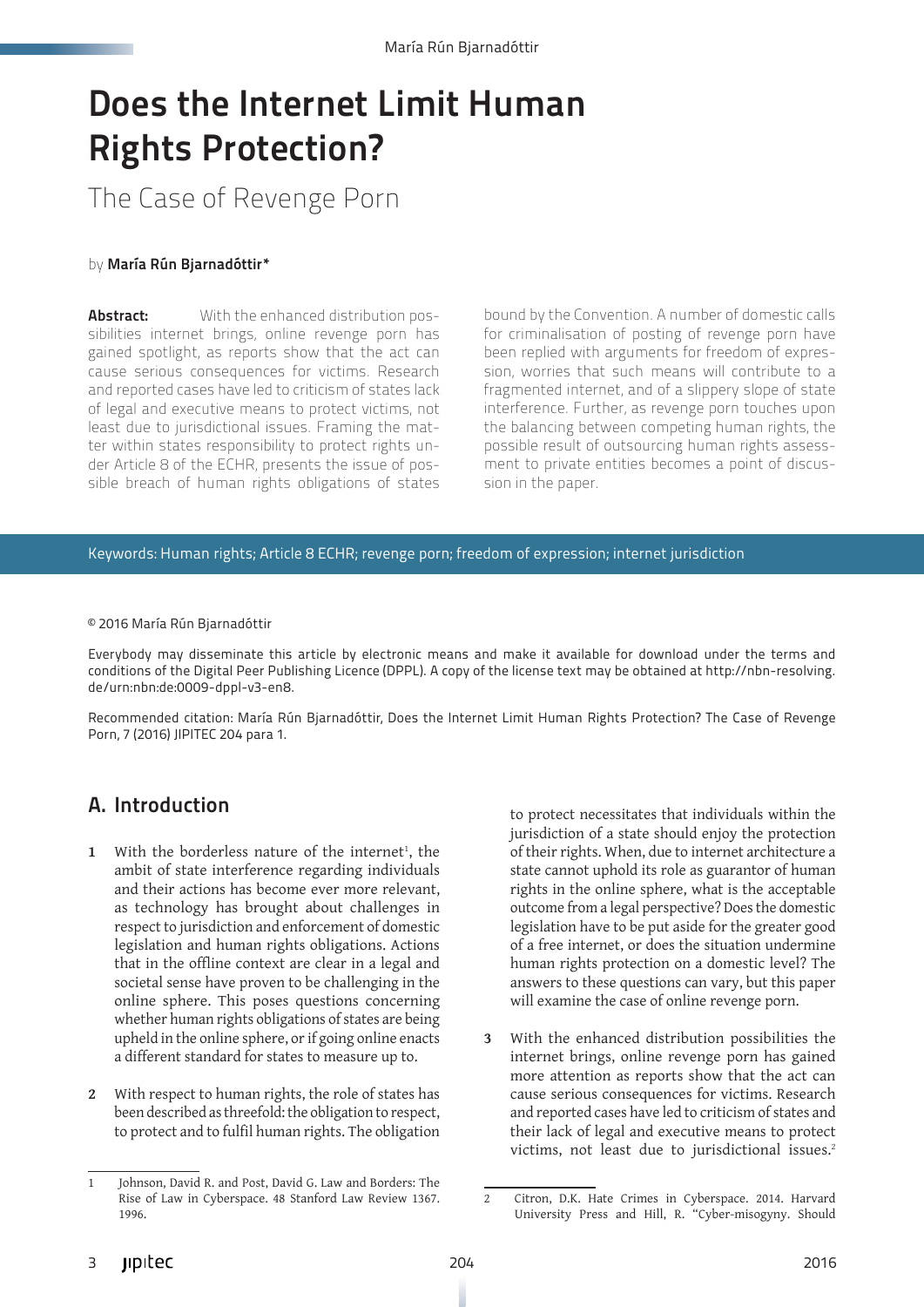Domestic calls for criminalization of the posting of revenge porn have been responded to with arguments for freedom of expression, worries that such means will contribute to a fragmented internet, and of a slippery slope of state interference online. Further, as revenge porn touches upon the balancing between competing human rights, the outsourcing of human rights assessment to private entities could become a point of discussion.

**4** In order to address this issue, I will first introduce and define the term revenge porn, draw out the main aspects, and summarize a trend for criminalization of such acts. Next I will address aspects of the international human rights framework highlighting the current legal obligations for states bound by the European Convention on Human Rights.3 Thereafter I will look at jurisdictional issues that arise in cases of cross jurisdictional nature. Then I will briefly address the role of private entities such as social media platforms and hosting services before summarizing the main issues.

#### B. Revenge porn

#### I. Definition - or a lack thereof

**5** The term revenge porn already poses a problem in terms of definition. Since introduced, the term has been used in public discourse as an acronym for unconsented distribution of sexual or intimate material, often with personal information attached, and intent to inflict harm or damage to the person depicted.4 The material can have been produced with or without the consent or knowledge of the person depicted, it´s sharing intended for personal use and not wider distribution, and with or without malicious intent of the distributor. This wide variation in circumstances has led to criticism of the term claiming it to be misleading,<sup>5</sup> resulting in calls for a different terminology such as, "nonconsensual pornography" (NCP).6 The Oxford dictionaries definition: "revealing or [sexually](http://www.oxforddictionaries.com/definition/english/sexually%23sexually__2) [explicit](http://www.oxforddictionaries.com/definition/english/explicit%23explicit__2) images or [videos](http://www.oxforddictionaries.com/definition/english/video%23video__4) of a person posted on the Internet, typically by a former sexual partner,

revenge porn be regulated in Scotland and if so, how?" SCRIPTed, 2:12. 2015.

without the **[consent](http://www.oxforddictionaries.com/definition/english/consent%23consent__2)** of the subject and in order to cause them <u>distress</u> or <u>embarrassment</u>",<sup>7</sup> shows that revenge is not always a key component of the act. However, cases show that the underlying intent to harm sometimes comes from an ex-lover scorned by the end of an intimate relationship with the person depicted.8 The definition also refers to revenge porn as a phenomenon of the internet. It could be argued that this is unprecise terminology. Most of the acts and expressions that the internet provides us access to have been a part of human society for a long time. They just took place in a narrower frame with a more limited geographical and mass distribution compared to the internet. In the 1970s, the US magazine Hustler dedicated a specific section in their publications to the publishing of photos sent in by its readers and depicted naked women along with personal information such as their names and addresses, and as cases showed, sometimes without the consent of the women depicted. The publishing of such photos in the magazine ceased in the 1980s after one of the women featured sued the magazine as she had not given her consent for publishing.<sup>9</sup> This differs only from online revenge porn in terms of the platform the material is shared on, not the nature of the act, highlighting that not all components of the dictionary definition are precise.

**6** Although the internet did not alter the concept, it has effected the amount. Material that could become revenge porn is increasingly digitally captured and stored on smartphones, now ubiquitous amongst teenagers,<sup>10</sup> such devices have made video recording and photographing ourselves and others, with or without their knowledge, an everyday event. Young people only know a connected world where the internet serves as a general platform for information, entertainment and social interaction, and generally embrace evolving dynamics in social media platforms even before their parents or carers have heard of them. Today's young will also become of age in a connected world, something that differs from today's professionals, researchers and policymakers. Mistakes and misbehavior that have been a part of teenagers' and young people's growth from the dawn of time are no longer left as a memory of younger times. Today, the memories of teenagers are stored on computer clouds, on hard drives and

European Convention for the Protection of Human Rights and Fundamental Freedoms, as amended by Protocols Nos. 11 and 14. CETS No. 5. Entry into force 3. September 1953. (ECHR).

<sup>4</sup> Citron, D.K. Hate Crimes in Cyberspace. 2014. Harvard University Press. P. 17.

<sup>5</sup> The Independent. Proudman, C.R. "Revenge porn: enough still isn't being done to stop it" 2. July 2014.

<sup>6</sup> Hill, R. "Cyber-misogyny. Should revenge porn be regulated in Scotland and if so, how?" SCRIPTed, 2:12. 2015. P. 118.

<sup>7</sup> <http://www.oxforddictionaries.com/definition/english/ revenge-porn>.

<sup>8</sup> Hill, R. "Cyber-misogyny. Should revenge porn be regulated in Scotland and if so, how?" SCRIPTed, 2:12. 2015. P. 118.

<sup>9</sup> Lajuan and Billy Wood vs. Hustler Magazine. 736 F 2d 1084 (5th Cir.1984).

<sup>10</sup> 73% of teenagers (13-17 year old) in the United States of America have access to a smartphone according to the findings of Pew Research Center published in April. Accessible at: <http://www.pewinternet.org/2015/04/09/ teens-social-media-technology-2015/pi\_2015-04-09\_ teensandtech\_06/>.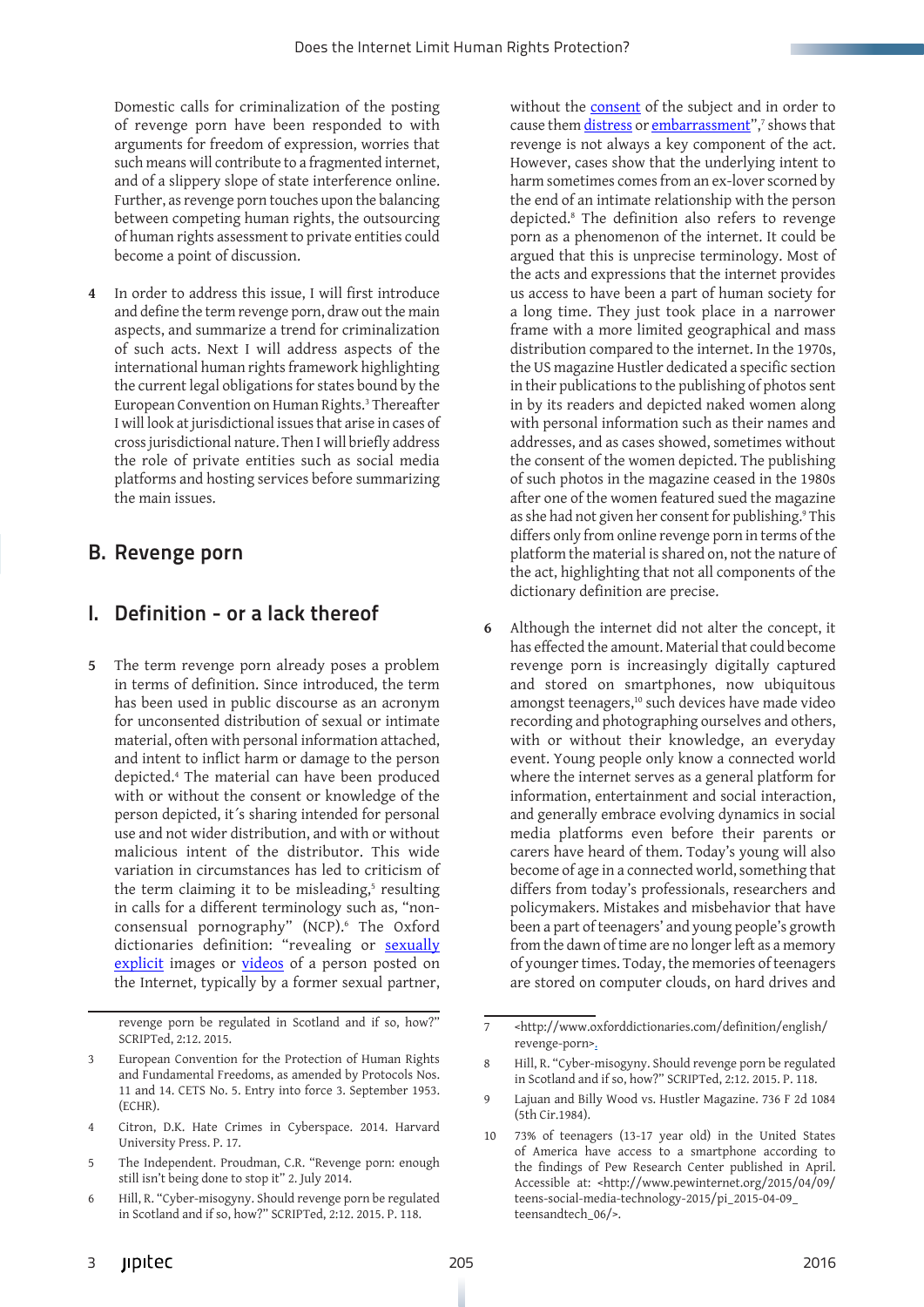uploaded to social media platforms accessible to everyone, anywhere, at any time.<sup>11</sup> A recent study from the Internet Watch Foundation found that young people make and share self-generated sexual material<sup>12</sup> from an even younger age than previous research showed. During the three month period of the study, 269 cases of material depicted children deemed in the age-group of 7-10.<sup>13</sup> Almost 90% of the cases examined in the report detailed that the content had been forwarded or re-disseminated in cases where the child had shared the material with someone they trusted.<sup>14</sup> Such dissemination entails the risk of the material becoming revenge porn.

**7** The common denominator distinguishing revenge porn from other sexual material online is that the dissemination is not consented to by the person depicted. Due to the lack of consent, the material can be used to pressure the individuals depicted or cause them harm, as the publishing of revenge porn can have serious reputational and academic/ professional consequences for those portrayed.15 Even if the material may have been shared with a partner as part of an intimate relationship, that does not mean that the material has been made available to the general public, nor does it imply consent that the material can be posted online.16 Another common denominator is that due to the borderless nature of internet, domestic legislation and enforcement has struggled to fully grasp the phenomenon leaving those who fall victim to such acts feeling unprotected and let down by their domestic justice system. Indications suggest that revenge porn affects women disproportionately - or in 90% of the cases.17 In her 2014 book, *Hate Crimes in Cyberspace*, Citron compares views towards revenge porn and online harassment of women to dominant views on domestic violence and sexual harassment in the work place being a private matter that could not be regulated which existed up until the mid- to late

1970s.18 Her claim that online harassment of women, including revenge porn, must be criminalized has gained traction on both sides of the Atlantic.<sup>19</sup>

#### II. A trend towards criminalization

- **8** On 14 October 2014, the UK Crown Prosecution Service issued guidelines on how to prosecute cases of revenge porn. It stipulated that such acts could fall within the scope of existing legislation even if there was not a specific act criminalizing revenge porn.<sup>20</sup> The same applied in many European countries, where the posting of revenge porn could constitute a breach of civil law, and in certain cases lead to criminal charges such as, harassment, decency and defamation, without specific reference to revenge porn. Out of 149 cases on file from eight police precincts in England and Wales during the time of the issuance of the guidelines until April 2015 when revenge porn was criminalized in the UK, six cases resulted in charges or police caution.21
- **9** In March 2015 a District Court in Iceland convicted the 18 year old ex-boyfriend of a 17 year old girl for publishing naked photos of the girl on his Facebook page for a few minutes before deleting them from the social media platform. The girl had taken the photos in question herself and sent them to the defendant during their relationship. He confessed to the act and was sentenced to 60 days suspended imprisonment, for a violation of the decency and defamation clauses of the General Penal Code,<sup>22</sup> causing her harm and distress under the Tort Act,<sup>23</sup> and found in violation of the Child Protection Act.24 He was ordered to pay

<sup>11</sup> See Mayer-Schönberger, V. *delete. The virtue of Forgetting in the Digital Age*. Princeton University Press. Princeton and Oxford. 2011. P. 85.

<sup>12</sup> The IWF suggests that the term will be renewed and addressed as: "Nude or semi-nude images or videos produced by a young person of themselves engaging in erotic or sexual activity and intentionally shared by any electronic means". Internet Watch Foundation in partnership with Microsoft. *Emerging Patterns and Trends Report #1 Online-Produced Sexual Content*. 10 March 2015. P. 1.

<sup>13</sup> Ibid P. 12.

<sup>14</sup> Ibid P. 3.

<sup>15</sup> Keats Citron, D. *Hate Crimes in Cyberspace*. 2014. Harvard University Press. Cambridge, Massachusetts. P. 1-17.

<sup>16</sup> Hill, R. "Cyber-misogyny. Should revenge porn be regulated in Scotland and if so, how?" SCRIPTed, 2:12. 2015. P. 123.

<sup>17</sup> Ibid. P. 119. See also Keats Citron, D. *Hate Crimes in Cyberspace*. 2014. Harvard University Press. Cambridge, Massachusetts. P.17.

<sup>18</sup> Citron, D.K. Hate Crimes in Cyberspace. P. 95.

<sup>19</sup> Ibid. P. 142 – 143.

<sup>20</sup> The guidelines were published 14 October 2014 and are accessible at: Crown Prosecution Service (2015) < http:// www.cps.gov.uk/legal/a\_to\_c/communications\_sent\_via\_ social\_media/>.

<sup>21</sup> The Daily Mail. *Revenge porn laws come to force*. 13. April 2015.

<sup>22</sup> The defendant was found in breach of Articles 209. And 233.b. of the General Penal Code No. 19/2940. Article 209 reads: "Any person who, through lewd conduct, offends people's sense of decency or causes a public scandal, shall be imprisoned for up to 4 years, or [up to 6 months]1) or fined if the offence is minor." Article 233.b. reads: "Anyone who insults or denigrates his or her spouse or ex-spouse, child or other closely-related person, the offence being considered as constituting serious defamation, shall be imprisoned for up to two years.'

<sup>23</sup> Article 26, paragraph 1of the Tort Act No. 50/1993 reads: "A party who a) by intention or by gross negligence, causes personal injury, or b) is responsible for an unlawful, malicious action directed against the freedom, peace, honour or person of another individual may be ordered to pay the injured party damages for loss of amenities of life."

<sup>24</sup> Article 99, paragraph 3 of the Child Protection Act No. 80/2002 reads: "Any person who subjects a child to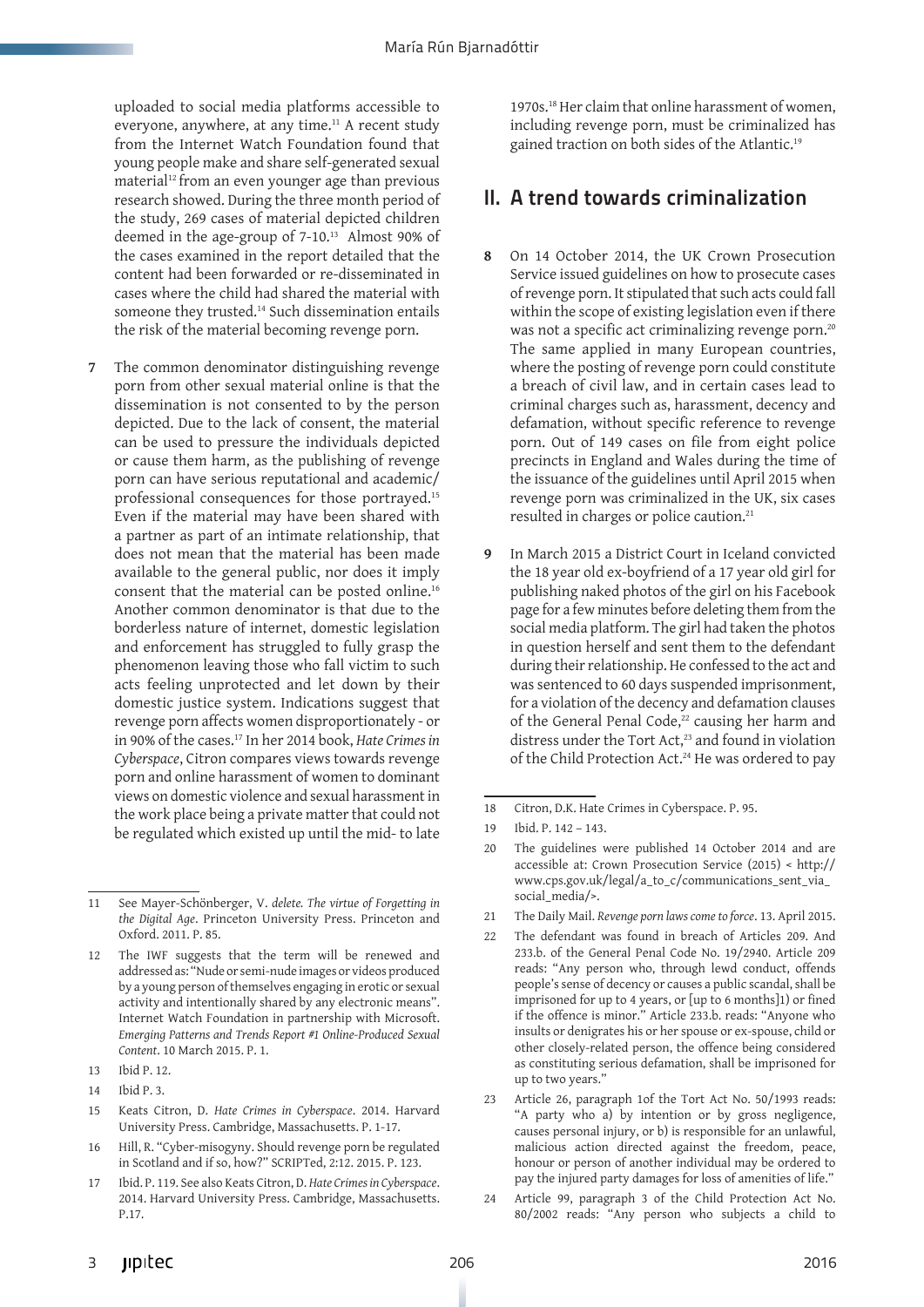the victim damages and to bear all costs for the court proceedings.25 On 10 December 2015, the Icelandic Supreme Court upheld the judgement.<sup>26</sup> A month later, in January 2016, a bill was re-introduced to the Icelandic parliament proposing a legal amendment to the General Penal Code criminalizing revenge porn. The commentary to the draft bill states that it draws on the UK Criminal Justice and Courts Law enacted in April 2015.<sup>27</sup> As laid out in the commentary to the draft bill, it's presentation to parliament is rooted in the notion that such serious attacks on a person's personal integrity, protected under human rights, could not be overlooked by the criminal legislation, and despite the current legislation being applicable, further legislative actions were needed in order to provide victims of revenge porn sufficient protection to personal integrity and privacy as enshrined in the ECHR.28

**10** This view corresponds with the picture Citron unveils concerning the application of a legal framework and remedies for victims of revenge porn in the United States of America.29 The author claims that the current civil law remedies under tort and the copyright framework do not provide sufficient protection for individuals, as the financial cost of civil suits makes them an unrealistic choice for some.30 Citron additionally claims that current criminal legal remedies will not protect victims of revenge porn sufficiently, as even in cases where criminal charges could be pursued against the distributor of the material, the lack of police capacity and outdated views towards online activity resulted in cases not being processed properly through the US justice system.<sup>31</sup> She argues that in order for states to protect victims of revenge porn, civil rights law should be amended to penalize online harassers.<sup>32</sup> Citron, alongside Professor Mary Ann Franks, has also drawn on social condemnation arguments in favor of criminalization of revenge porn<sup>33</sup> and has emphasized that invasion of privacy amounting to criminal liability is not a new notion. In their article

aggressive, abusive or indecent behaviour or hurts or insults him/her is liable to fines or imprisonment for up to two years.'

- 25 The Eastland District Court. Case No. S-36/2014. 27 March 2015.
- 26 The Icelandic Supreme Court. Case No. 312/2015. 10. December 2015.
- 27 The draft bill is accessible only in Icelandic at the website of the Icelandic Parliament: <http://www.althingi.is/ altext/145/s/0011.html>.
- 28 Ibid.
- 29 U.S.
- 30 Keats Citron, D. *Hate Crimes in Cyberspace*. 2014. Harvard University Press. Cambridge, Massachusetts. P. 122.
- 31 Ibid. P. 123.
- 32 Ibid. P. 142.
- 33 Citron, D.K. and Franks, M.A. *Criminalizing Revenge Porn*. 2014. 49 *Wake Forest Law Review* 349.

*Revenge Porn Should be Criminalized*, Citron and Franks draw on Warren and Brandeis argument published in 1890 stating "[i]t would doubtless be desirable that the privacy of the individual should receive the added protection of the criminal law."34

- **11** A critique on the legal and executive frameworks in respect to revenge porn has gained global media attention with a string of high profile cases, $35$  reports of justice systems failing to protect victims of revenge porn, and the formation of advocacy groups and Non-Governmental Organizations (NGOs) that have pushed for the criminalization of revenge porn both in the US and in European countries.<sup>36</sup> These efforts have been somewhat successful, resulting in legal amendments in 26 US states, Israel<sup>37</sup> and a number of European countries, notably England and Wales in April 2015.38 Draft bills have been presented recently to the Scottish<sup>39</sup> and Icelandic<sup>40</sup> parliaments respectively to criminalize the posting of revenge porn, and preparatory research work has taken place in Sweden<sup>41</sup>.
- **12** The first specific criminal legislation on revenge porn was passed in the US State of New Jersey in

- 36 To name some: End Revenge Porn <http://www. endrevengeporn.org/>, Civil Rights Initiative <http://www. cybercivilrights.org/> and Stop Revenge Porn Scotland <https://stoprevengepornscotland.wordpress.com/>.
- 37 Posting revenge porn constitutes to a breach of the Prevention of Sexual Harassment Act as amended in 2015. It classifies posting of revenge porn as sexual harassment and entails that the offender will be registered as a sex offender. See further analysis in Hill, R. "Cyber-misogyny. Should revenge porn be regulated in Scotland and if so, how?" SCRIPTed, 2:12. 2015. P. 136=137.
- Article 33 of the Criminal Justice and Courts Act as amended of April 2015 states the disclosure of a private sexual photograph or film is an offence if the disclosure is made without the consent of an individual who appears in the photograph or film, and with the intention of causing that individual distress. The act is punishable with up to two years imprisonment. <http://www.legislation.gov.uk/ ukpga/2015/2/section/33/enacted>.
- 39 The Abusive Behaviour and Sexual Harm (Scotland) Bill was introduced in the Parliament on 8 October 2015. - See more at: <http://www.scottish.parliament. uk/parliamentarybusiness/CurrentCommittees/93068. aspx#sthash.LrQvogRT.dpuf>.
- 40 An amendment bill to the General Penal Code making the posting of revenge porn criminal was re-introduced to the Parliament on 10 September 2015. Available in Icelandic at: <http://www.althingi.is/thingstorf/thingmalalistar-eftirthingum/ferill/?ltg=145&mnr=11>.
- 41 Statens Offentliga Utredningar. *Integritet och straffskydd*. Stockholm. SOU 2016:7. (In Swedish).

<sup>34</sup> Ibid. P. 346.

<sup>35</sup> See for example the case of Tulisa Contostavlos: The Telegraph. Radhika Sanghani, R. "*Tulisa sex tape hell. Trolls aren´t usually to blame for revenge porn, our loved ones are*." 29. July 2014, and the case of Jennifer Lawrence Vanity Fair. "*Jennifer Lawrence calls Photo Hacking a Sex Crime*." November 2014.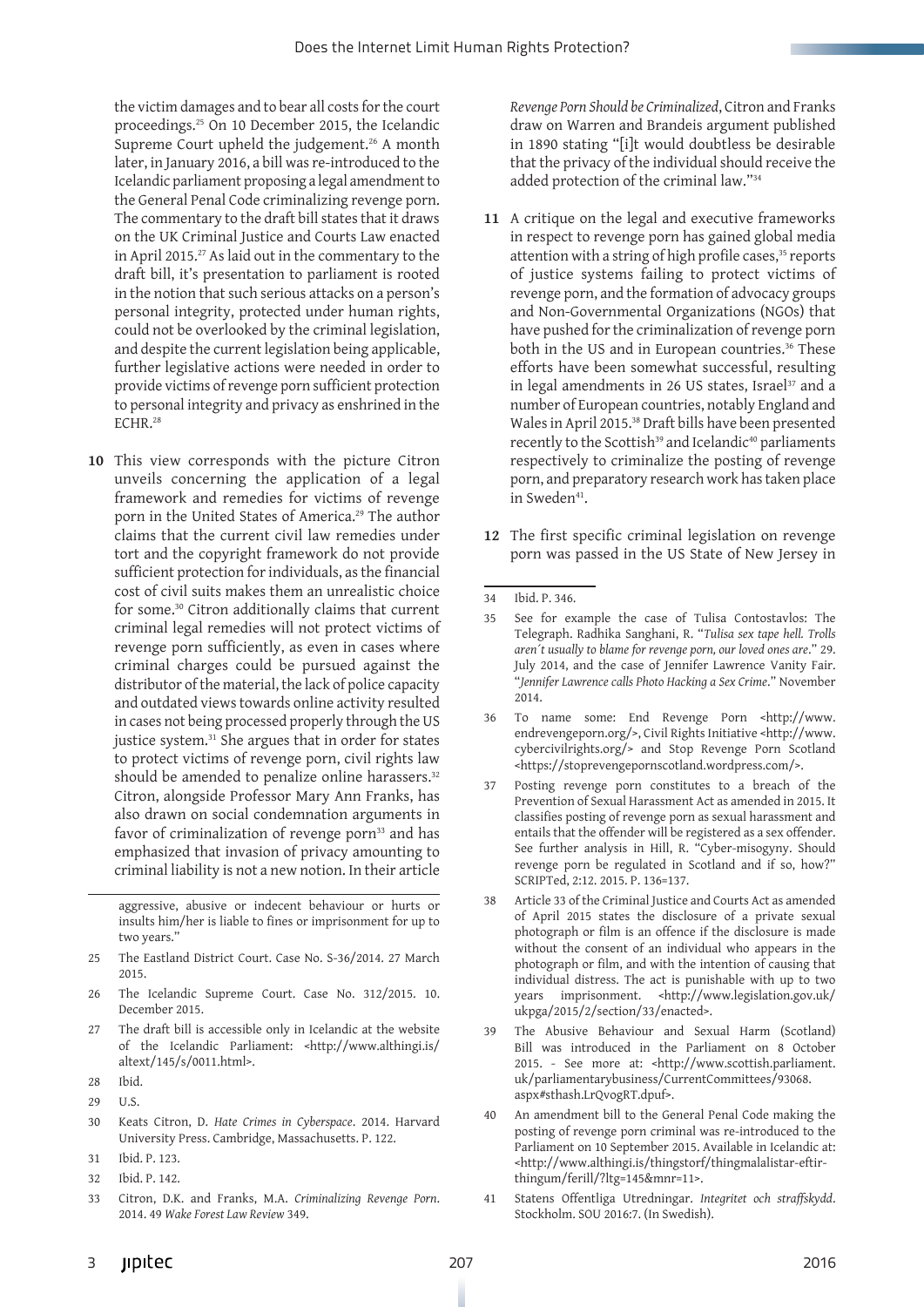2003.42 Since then, 25 more States in the US have enacted legal reforms criminalizing the publishing of revenge porn. In most cases the perpetrator has to have had an intent to inflict harm and should have known that publishing the material was nonconsensual.43 This is the case in California, which is a relevant judicial precinct as many of social media sharing platforms operate under California law.44 The legal amendments made to the UK Criminal Justice and Courts Law enacted in April 2015 are similar as the provision demands that the person was acting in bad faith and had the intention to inflict harm to the individual exposed.<sup>45</sup> Following the amendment<sup>46</sup> in April 2015, UK police authorities saw 200 cases of revenge porn reported from England and Wales.<sup>47</sup>

**13** The NGO 'End Revenge Porn' states that the revenge porn legislation put in place in the U.S. state of Illinois provides the best protection for individuals harmed by revenge porn and at the same time provides a balanced approach to the freedom of expression protected by the First Amendment to the US Constitution.48 In particular it is emphasized that

- Overview of revenge porn legal acts from the US is available at the website of the NGO End Revenge Porn accessible at: <http://www.endrevengeporn.org/revenge-porn-laws/>. Similar conditions are put up in a draft legislation currently discussed in the Icelandic parliament accessible here only in Icelandic: <http://www.althingi.is/altext/145/s/0011. html>.
- 44 Section 647, Article 4(a) of the California Penal Code states: "Any person who intentionally distributes the image of the intimate body part or parts of another identifiable person, or an image of the person depicted engaged in an act of sexual intercourse, sodomy, oral copulation, sexual penetration, or an image of masturbation by the person depicted or in which the person depicted participates, under circumstances in which the persons agree or understand that the image shall remain private, the person distributing the image knows or should know that distribution of the image will cause serious emotional distress, and the person depicted suffers that distress." The legislation is accessible at: <http://www.leginfo.ca.gov/cgi-bin/displaycode?sectio n=pen&group=00001-01000&file=639-653.2>.
- 45 An updated list of states with such legislation in the US as of 1. October 2015 is accessible at: <http://www. endrevengeporn.org/revenge-porn-laws/>.
- 46 Article 33 of the Criminal Justice and Courts Act states the disclosure of a private sexual photograph or film is an offence if the disclosure is made without the consent of an individual who appears in the photograph or film, and with the intention of causing that individual distress. The act is punishable with up to two years imprisonment. <http:// www.legislation.gov.uk/ukpga/2015/2/section/33/ enacted>.
- 47 The Guardian. *Revenge porn cases increase considerably, police figures reveal*. 16 July 2015.
- 48 A graphic description of the legislation is accessible at the NGO´s website: <http://www.endrevengeporn.org/ anatomy-effective-revenge-porn-law/>.

the legislation not only applies to the person that posts the material initially, but also to subsequent distributors that should have known the material was not posted with the consent of the individual portrayed. The aim is to try and limit the distribution of the harmful material.

#### C. The human rights framework

**14** The international framework for the promotion and protection of human rights takes place in many contexts. The overarching role of the United Nations (UN) has a global effect, with what has been described as the international bill of rights<sup>49</sup> and a system of promotion and protection of human rights under the ambit of the UN Human Rights Council while stretching to every aspect of the UN system.<sup>50</sup> Further, regional cooperation in the field of human rights has become a strong part of the drive towards strengthening of human rights in domestic legal contexts. In wider Europe, the cooperation within the Council of Europe and the development of the *Convention system*51 following the disastrous events of the World War in the mid-20<sup>th</sup> Century. Similar systems were set up on a regional basis in other parts of the world.<sup>52</sup>

#### I. Responsibility to protect

**15** It is generally undisputed that states are the main guarantors of human rights within their borders.<sup>53</sup> Their obligations have been described as threefold: the obligations to respect; to protect; and to fulfil

- 50 Extensive literature exists on the UN Human Rights system. See the official webpage for the Office of the High Commissioner for Human Rights: <http://www.ohchr.org/ EN/Pages/Home.aspx>.
- 51 Extensive literature exists on the European Convention System. See the official webpage for the Convention at: <http://www.echr.coe.int/Pages/home. aspx?p=basictexts&c=#n1359128122487\_pointer>.
- 52 See for example Nmehielle, V.O. *The African Human Rights System: Its Laws, Practice, and Institutions*. 2001. Martinus Nijhoff. The Hague/London/New York.
- 53 Doswald-Beck, L. *Human Rights in Times of Conflict and Terrorism*. 2011. Oxford University Press. Oxford. P. 30. Steiner, H.J., Alston, P, Goodman, R. *International Human Rights in Context. Law, Politics, Moral. Text and Materials*. 3rd Edition. 2008. Oxford University Press. Oxford. P. 1087.

<sup>42</sup> Keats Citron, D. *Hate Crimes in Cyberspace*. 2014. Harvard University Press. Cambridge, Massachusetts. The legal text is accessible at: <http://law.onecle.com/new-jersey/2cthe-new-jersey-code-of-criminal-justice/14-9.html>.

<sup>49</sup> The term refers to three core documents: *the Universal Declaration of Human Rights*, adopted by General Assembly resolution 217 A (III) of 10 December 1948, The International Covenant on Economic, Social and Cultural Rights and the International Covenant on Civil and Political Rights were adopted by the General Assembly by its resolution 2200 A (XXI) of 16 December 1966 and the International Covenant on Economic, Social and Cultural Rights adopted by General Assembly resolution 2200A (XXI) of 16 December 1966.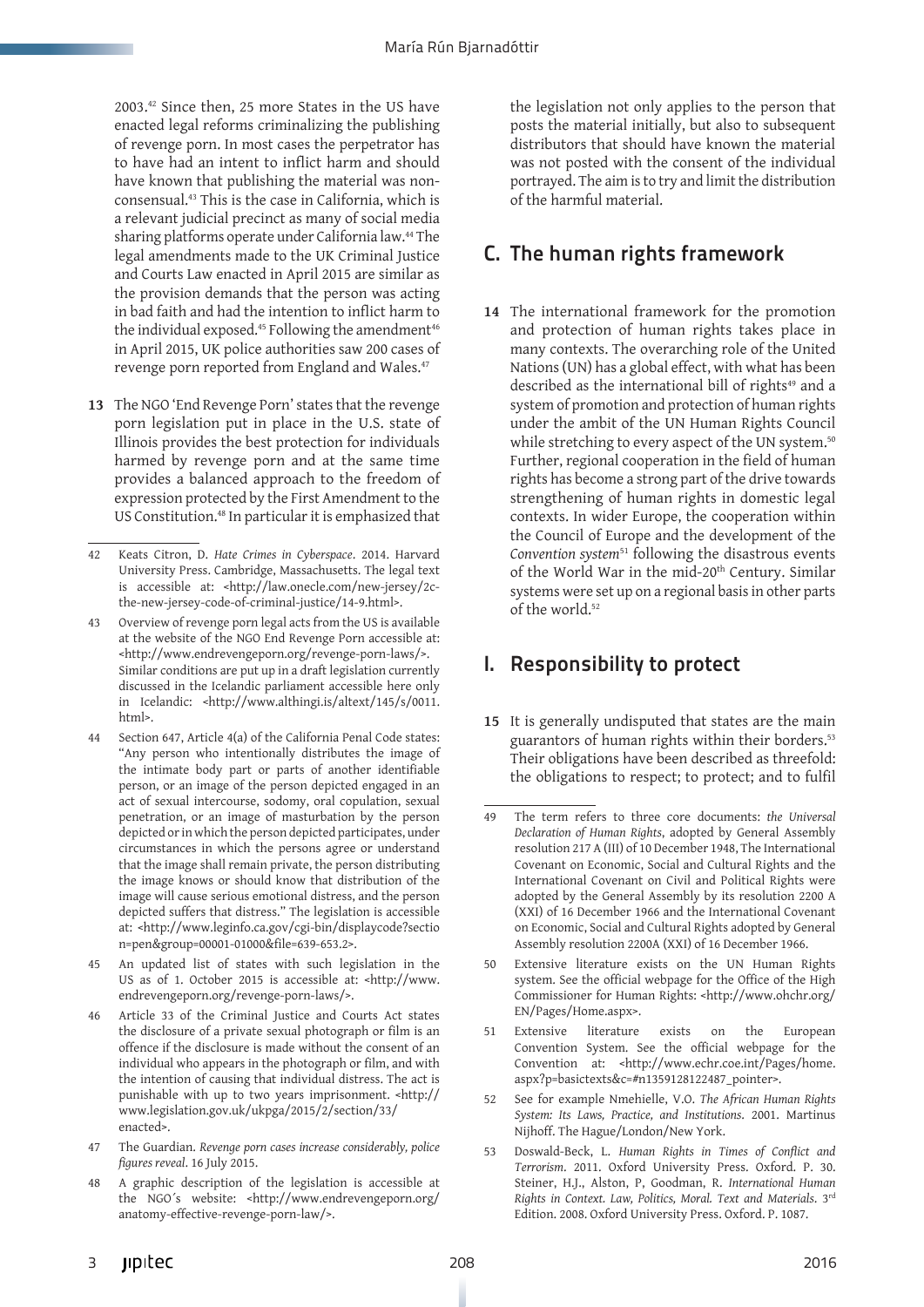human rights.<sup>54</sup> The responsibility to protect<sup>55</sup> has been described as a duty to protect individuals from human rights violations, entailing a responsibility to proactively prevent individuals from within their jurisdiction to not suffer human rights violations by third parties, be that individuals, groups or legal persons.56 This includes ensuring preventive measures in place in order for threats of violation of rights of individuals not to materialize. An example of this is providing for a functioning police force that has balanced investigative powers. Under the classification, state responsibility also extends to situations where safeguards fail, and violations are caused by non-state actors, effectively necessitating that states shall ensure effective remedies for those who are violated against.<sup>57</sup> This is further stipulated through various regional<sup>58</sup> human rights instruments.

**16** In the Council of Europe's 2014 Recommendation *Guide to human rights for internet users*, 59 it is emphasized that states have to ensure that individuals can enjoy their rights effectively and that the obligations of states to respect, protect and promote human rights "include the oversight of private companies."60 The Council of Europe's 2001 Cybercrime Convention<sup>61</sup> and recent human rights instruments, such as the Lanzarote Convention on the Protection of Children

- 55 This does not refer to the idea of 'Responsibility to Protect' that deals with state and international community responsibility to avert atrocities, but to the doctrinal meaning of the obligation to protect under human rights obligations of states. See further: Mégret, F. Nature of obligations. *International Human Rights Law. Second Edition*. Edited by Daniel Moeckli, Sangeeta Shah and Sandesh Sivakumaran. 2014. Oxford University Press. Oxford. P. 102.
- 56 Ibid.
- 57 De Schutter, O. *International Human Rights Law. Cases, Materials, Commentary. 2nd edition*. 2014. Cambridge University Press. Cambridge. P. 427.
- 58 See European Convention for the Protection of Human Rights and Fundamental Freedoms, as amended by Protocols Nos. 11 and 14. CETS No. 5. Entry into force 3. September 1953. Article 13 *Right to an effective remedy* "Everyone whose rights and freedoms as set forth in this Convention are violated shall have an effective remedy before a national authority notwithstanding that the violation has been committed by persons acting in an official capacity."
- 59 Recommendation CM/Rec(2014)6 of the Committee of Ministers to member States adopted on 16. April 2014.
- 60 Ibid. Article 2.
- 61 Cybercrime Convention. CETS No.185. Entry into force 1 July 2004. Also referred to as the Budapest Convention. The Convention was the first international treaty on crimes committed via the Internet and other computer networks, dealing particularly with infringements of copyright, computer-related fraud, child pornography and violations of network security. It also contains a series of powers and procedures such as the search of computer networks and interception.

against Sexual Exploitation and Sexual Abuse<sup>62</sup> explicitly address State obligations to tackle online activity through legislation and "other effective means".

**17** In the case of *K.U. v. Finland* of 2 December 2009 (Application No. 2872/02), the European Court of Human Rights was presented with the case of a child whose information was posted by an anonymous person to a dating website insinuating that the child was interested in sexual relations with a grown man. No effective means were in place in order for the police to obtain information from relevant Internet Service Providers as to who posted the information, resulting in no one being found responsible for the harm caused to the child. In its findings the Court stated (Para. 42) that:

*"…although the object of Article 8 is essentially to protect the individual against arbitrary interference by the public authorities, it does not merely compel the State to abstain from such interference: in addition to this primarily negative undertaking, there may be positive obligations inherent in an effective respect for private or family life…"* and that *"…these obligations may involve the adoption of measures designed to secure respect for private life even in the sphere of the relations of individuals between themselves…"* (Para. 43).

- **18** The Court further noted that there were "difficulties involved in policing modern societies", but a positive burden on the state to take measures in order to protect the applicants rights to privacy under Article 8 must be "interpreted in a way which does not impose an impossible or disproportionate burden on the authorities or, as in this case, the legislator…" while at the same time ensuring that "powers to control, prevent and investigate crime are exercised in a manner which fully respects the due process and other guarantees which legitimately place restraints on criminal investigations and bringing offenders to justice […]"63
- **19** Before ruling in favor of the applicant in the case, the Court noted a general principle (Para. 49) stating that:

*"Although freedom of expression and confidentiality of communications are primary considerations and users of telecommunications and Internet services must have a guarantee that their own privacy and freedom of expression will be respected, such guarantee cannot be absolute and must yield on occasion to other legitimate imperatives, such as the prevention of disorder or crime or the protection of the rights and freedoms of others. […] [I]t is nonetheless the task* 

<sup>54</sup> De Schutter, O. I*nternational Human Rights Law. Cases, Materials*, *Commentary*. *2nd edition*. 2014. Cambridge University Press. Cambridge. P. 280 – 281.

<sup>62</sup> Council of Europe Convention on the Protection of Children against Sexual Exploitation and Sexual Abuse. CETS No. 201. Entry into force 1 July 2010. Also referred to as the Lanzarote Convention.

<sup>63</sup> *K.U. v. Finland* of 2 December 2009 (Application No. 2872/02). Excerpts from Para. 47 and 48.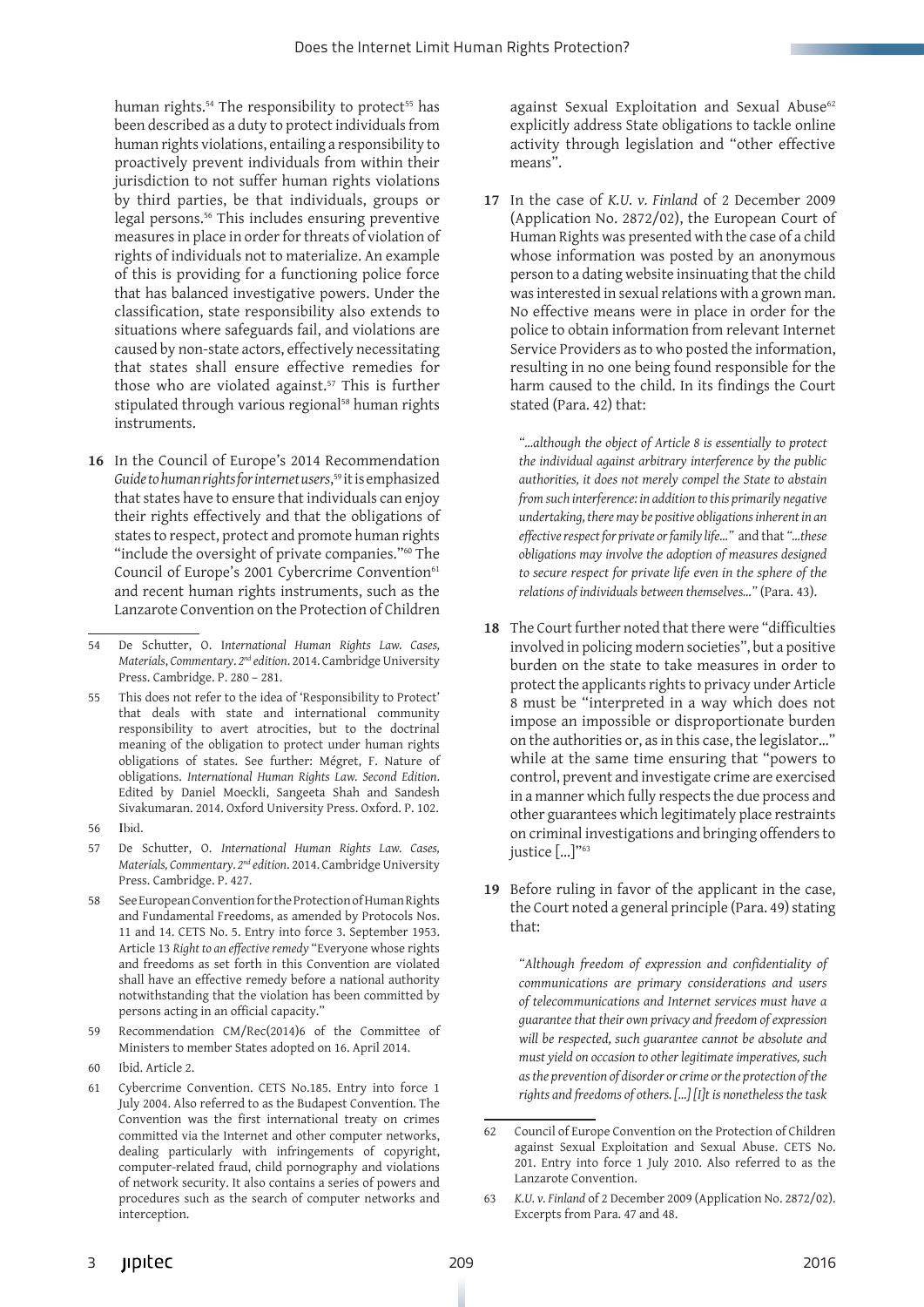*of the legislator to provide the framework for reconciling the various claims which compete for protection in this context …"*

**20** The Court's findings in the case highlight the competing rights that come into play when examining revenge porn in the context of human rights – the freedom of expression on one hand, and the rights to privacy and personal integrity on the other.

#### II. Does the freedom of expression include the freedom to distribute harmful content?

**21** Freedom of expression is closely linked to the fundamental elements of democracy and democratic principles.64 The scope of state interferences on actions of individuals and legal persons on the internet has revolved around the core issue of freedom of expression. One of the main arguments against states setting up legal safeguards as described in Section A.II., is that categorical restrictions on the freedom of expression will undermine the free nature of the internet leading to its fragmentation and, subsequently, collapse. The general argument goes that, although well intentioned, it could prove to be a slippery slope towards censorship on the internet.<sup>65</sup> Some governments have tried means such as internet censorship to create "national" intranets in line with national borders to maintain their legal and sovereign powers online as well as offline.66 This has proved challenging in practice but has not dissuaded states from pursuing such initiatives on a domestic and international level.<sup>67</sup> That does not alter the scope of obligation of states, as the UN Human Rights Council and the Council of Europe's Committee of Ministers<sup>68</sup> have both specifically declared that human rights shall apply equally online and offline.<sup>69</sup>

- **22** The core human rights document of the United Nations is the Universal Declaration of Human Rights adopted in 1948.70 Article 19 of the declaration stipulates that the freedom of opinion and expression applies regardless of the medium used and irrespective of frontiers. The importance of the right is further stated in Article 19 of the subsequent International Covenant on Civil and Political Rights where conditions for interference with the freedom of expression are laid out.71 Furthermore, according to Article 20, states are obliged to restrict expression that can threaten peace and security.<sup>72</sup>
- **23** Regional cooperation and conventions in the field provide additional stakes in the safeguards of the competing rights. States that are subject to the European *Convention System* can rely on the Convention text<sup>73</sup> but also extensive case law from the Strasbourg Court for guidance in the balancing act between freedom of expression and the factors that can be limiting to it, such as the rights of others and

- 71 Article 19 of the ICCPR reads: 1) Everyone shall have the right to hold opinions without interference. 2) Everyone shall have the right to freedom of expression: this right shall include freedom to seek, receive and impart information and ideas of all kids, regardless of frontiers, either orally, in writing or in print, in the form of art, or through any other media of his choice. 3) The exercise of the rights provided for in paragraph 2 of this article carries with it special duties and responsibilities. It may therefore be subject to certain restrictions, but these shall only be such as provided by law or necessary: a) For respect of the rights or reputation of others: b) For the protection of national security or of public order (ordre public), or of public health or morals.
- 72 Article 20 of the ICCPR reads: 1) Any propaganda for war shall be prohibited by law. 2) Any advocacy of national, racial or religious violence shall be prohibited by law.
- 73 Article10 of the ECHR provides: (1) Everyone has the right to freedom of expression. This right shall include freedom to hold opinions and to receive and impart information and ideas without interference by public authority and regardless of frontiers. This Article shall not prevent States from requiring the licensing of broadcasting, television or cinema enterprises. (2) The exercise of these freedoms, since it carries with it duties and responsibilities, may be subject to such formalities, conditions, restrictions or penalties as are prescribed by law and are necessary in a democratic society, in the interests of national security, territorial integrity or public safety, for the prevention of disorder or crime, for the protection of health or morals, for the protection of the reputation or rights of others, for preventing the disclosure of information received in confidence, or for maintaining the authority and impartiality of the judiciary.

<sup>64</sup> Ovey, C., and White, R.C.A. *Jacobs and White European Convention on Human Rights.* 3rd Edition. 2002. Oxford University Press. Oxford. P. 279.

<sup>65</sup> See for example the Internet Governance Principles accepted at the Netmundial Conference in Brazil 2014 accessible at: <http://content.netmundial.br/contribution/ internet-governance-principles/176>.

This includes restrictive means such as filtering and blocking. Noteworthy cases from the European Court on Human Rights such as *Ahmet Yıldırım v. Turkey* of 18. December 2012 (Application No. 3111/10) where a governmental restriction on internet access due to content that the applicant had uploaded to the internet was unlawful and therefor did not meet the standards of protection awarded by article 10 of the Convention.

<sup>67</sup> The International Telecommunications Union met in Cairo in 2012 with the intention to update several of its treaties. A draft treaty intended to ensure stronger governmental influence in the regulation of internet infrastructure in the name of better upholding national legislation was not approved. The Guardian. Arthur, C. "*Internet remains unregulated after UN Treaty Block*." 14. December 2012.

<sup>68</sup> Recommendation CM/Rec(2014)6 of the Committee of Ministers to member States adopted on 16. April 2014.

<sup>69</sup> The promotion, protection and enjoyment of human rights on the Internet. A/HRC/20/L.13.

<sup>70</sup> Adopted by the United Nations General Assembly in Paris on 10 December 1948. Res. 217 A.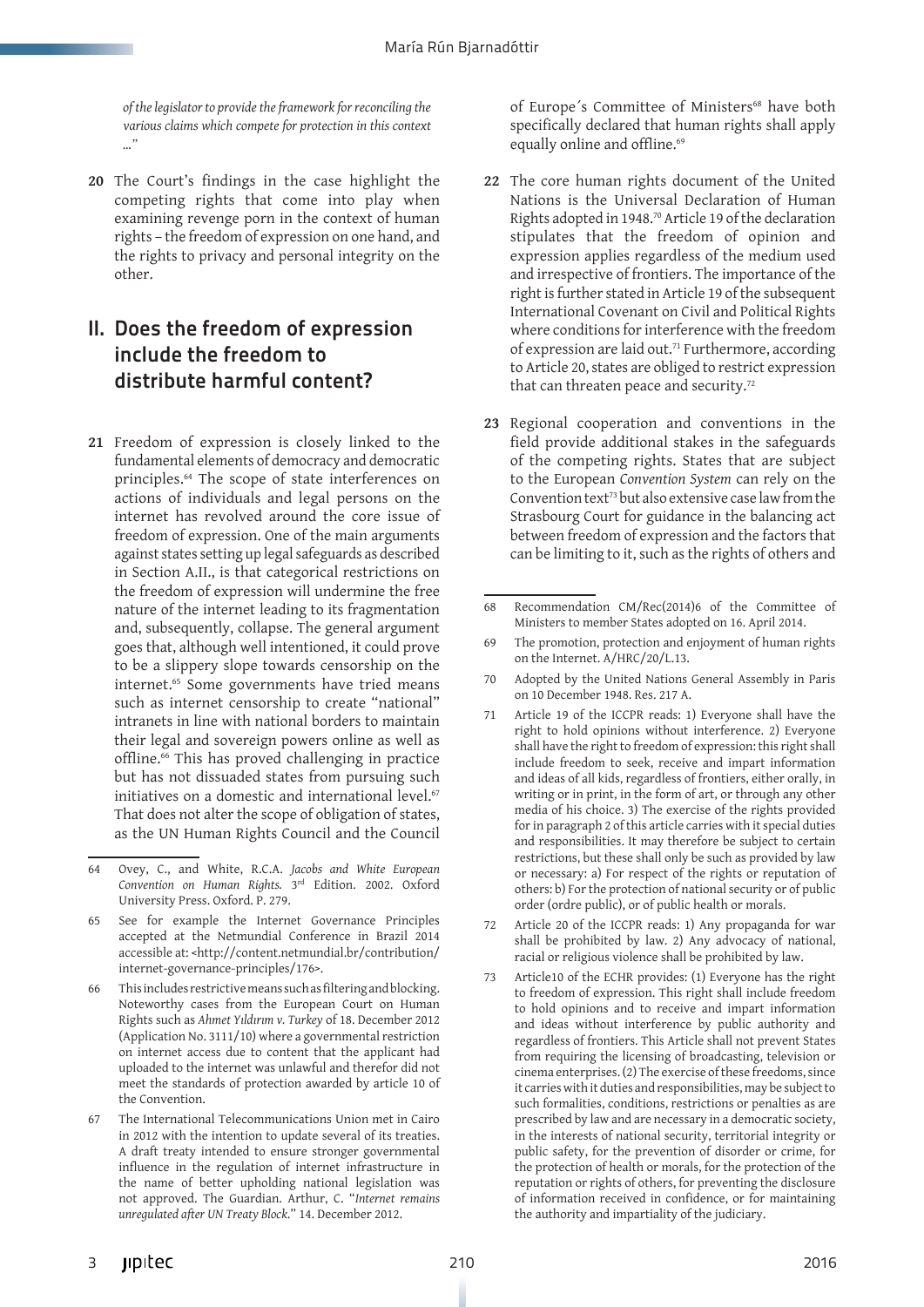societal interests.74 The Court has established that the protection provided to the freedom of expression under Article 10 does not apply to all expression as the Court has found that expressions that go against the fundamental values of the Convention will not be tested before the Court and will be deemed under the scope of Article 17, prohibiting the misuse of the Convention.75 Nevertheless the Court has stated that Article 10 protects not only "'information' or 'ideas' that are favorably received or regarded as inoffensive or as a matter of indifference, but also to those that offend, shock or disturb the State or any sector of the population."76 Thus, offensive expression can enjoy the protection of the Convention under Article 10, although it may be subject to limitations under paragraph 2, such as in the interests of the rights of others. Rights of others includes among other things the rights protected under Article 8. The borders between these rights have been tested in a number of cases regarding defamation and media freedom of expression. In the case *RUSU v. Romania* of 8 March 2016 (Application No. 25721/04) the Court stated:

- **24** "[…] Lastly, in cases which require the right to respect for private life to be balanced against the right to freedom of expression, the Court considers that the outcome of the application should not, in theory, vary according to whether it has been lodged with the Court under Article 8 of the Convention by the person who was the subject of the news report, or under Article 10 by the publisher. Indeed, as a matter of principle these rights deserve equal respect […]" (Para. 24).
- **25** From the above it could be established that in states bound by the ECHR, freedom of expression does not exist without limitations neither online nor offline. This indicates that there exists no such right as to exercise freedom of expression without any regard to a wider context such as the rights of others. John

Stuart Mill argued: "[…] even opinions lose their immunity, when the circumstances in which they are expressed are such as to constitute […] a positive instigation to some mischievous act."77 Although written in another time, the principle seems to still apply. The dissemination of expression such as a photo depicting a naked person can be a perfectly valid action that deserves the full protection of the freedom of expression. But the context that such dissemination takes place in is of utmost importance when examined from a human rights perspective. In the context of revenge porn, the rights of others (the person depicted) weighs heavily against the disseminator's freedom of expression.

#### III. Does criminalization meet the human rights obligations of states?

- **26** The role of the state in a democratic society is a topic of endless discussion and the subject of many more disciplines than law. The digital dimension does not simplify the matter. Law provides only a part of the picture. Framed in national constitutions and described in international and domestic legislation, the solutions legislation provides is bound by the notion of the nation state and both its application and enforcement limited to state jurisdictions. Human rights obligations provide principles for the states, but their application depends on various factors such as political stability and culture. States' varied compliance of fundamental values further add to the lack of coherence. This colorful palette framed within the human rights framework raises the question of how much is enough for states to do in order to uphold their responsibility to protect?
- **27** The measurement for success in terms of effective human rights protection has usually ensued in application or enforcement of legislation. As discussed above, reports indicate that very few cases have been decided on the basis of the recent revenge porn legislation in the UK, so the effectiveness of the legislation is yet to be determined. Experience from the US shows that although some legal safeguards are in place, they may not be effective.78 In 74% of Web Index countries, the Web Foundation found that domestic justice systems are failing to take appropriate actions for violence against women online - revenge porn being listed as an example of such violence.<sup>79</sup> A recent study on crimes committed

<sup>74</sup> An overview of relevant case law regarding hate speech is accessible at: <http://echr.coe.int/Documents/FS\_Hate\_ speech\_ENG.pdf>.

<sup>75</sup> "[T]here is no doubt that any remark directed against the Convention's underlying values would be removed from the protection of Article 10 [freedom of expression] by Article 17 [prohibition of abuse of rights]" *Seurot v. France*. Decision on the admissibility of 18 May 2004. (Application No. 57383/00).

<sup>76</sup> In the Case *Handyside v. United Kingdom* of 7 December 1976 (Application no. 5493/72) the ECHR set out ground principles for the scope of Article 10 of the European Convention on Human Rights stating that: "Freedom of expression constitutes one of the essential foundations of [a democratic] society, one of the basic conditions for its progress and for the development of every man. Subject to paragraph 2 of Article 10 [of the European Convention on Human Rights], it is applicable not only to 'information' or 'ideas' that are favourably received or regarded as inoffensive or as a matter of indifference, but also to those that offend, shock or disturb the State or any sector of the population."

<sup>77</sup> Mill, J.S. *On liberty and Other Essays*. 1991. Oxford University Press. Oxford. P. 56.

<sup>78</sup> Citron, D.K. *Hate Crimes in Cyberspace*. 2014. Harvard University Press. Cambridge, Massachusetts. P. 105 and 141.

<sup>79</sup> The Broadband Commission for Digital Development. *Cyber*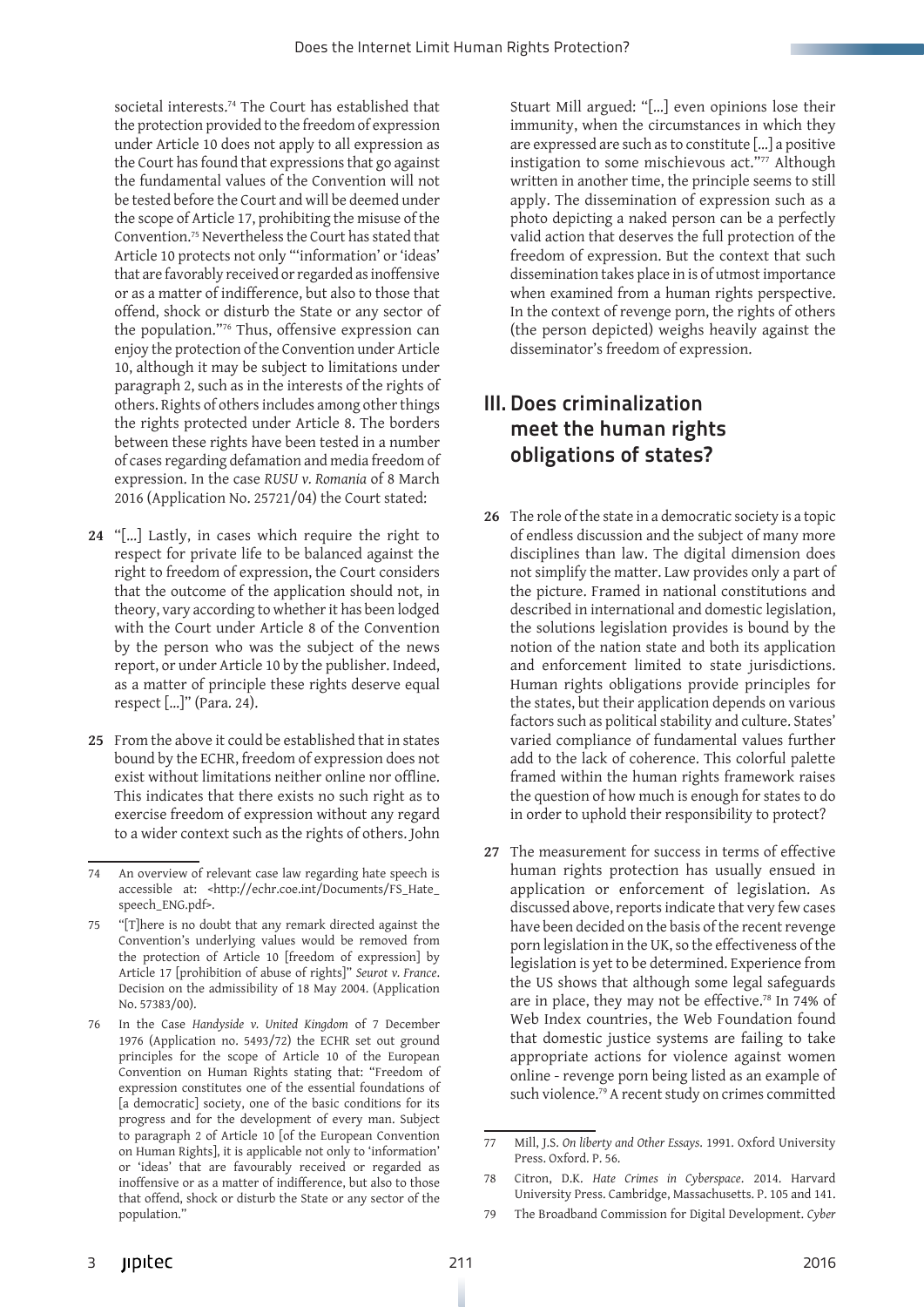via the internet by The Swedish National Council for Crime Prevention states that 96% of cases reported to the police will not go further within the justice system.80 Out of the cases that the police examined but were found to have insufficient evidence to proceed, the main reason was that technical information was lacking to establish who the perpetrator was. According to the police, the main reason was that the social media and ISPs holding the information were not willing to provide the police with the information despite such evidence being a necessary component of the investigation. Police expressed that the biggest problem was when dealing with companies outside of Swedish jurisdiction; in particular companies that were under US jurisdiction.81 The Icelandic police claims that it faces the same problem in dealing with sites set up to share naked photos of women and girls, and despite using the international legal assistance scheme, they have run into the same barriers as their Swedish counterparts. An Icelandic Police officer summed up the situation stating: "cases like these are difficult for the police, in particular when the websites are foreign. We cannot control the internet."82

#### D. Jurisdictional issues

**28** The global nature of the internet does not abide to the same borders as states, adding a new dimension to the jurisdiction of states. 83 The internet is not wholly bound by nations, cultures, or geo-borders, but is in no way unaffected by those factors. The physical and wireless infrastructure in the transport layer of the internet is connected within and across borders of nation states, running on components that have been referred to as "code".<sup>84</sup> Code is such an important factor in the running of the internet, that it has famously been stated that code is law. <sup>85</sup> A fundamental difference between the two is that

*Violence against Women and Girls. A World-Wide Wake up call*. 2015. P. 39.

- 80 *Polisanmälda brott hot och kränkningar mot enskilda personer via internet*. Rapport 2015:6. The study is accessible in Swedish with an English summary via the Council´s website at: <https://bra.se/5.5e2a4a6b14ab166759983d.html#>.
- 81 Ibid. P. 90.
- 82 Visir.is. "*Lögreglan máttlaus gagnvart nektarmyndum á netinu*" ("Police powerless facing naked photos online"). 8. September 2014. Friðrik Smári Björgvinsson, Police Officer. The original statement is in Icelandic "Svona mál eru erfið fyrir lögregluna, sérstaklega þegar um erlendar síður er að ræða. Við getum ekki stjórnað internetinu".
- 83 Schultz, T, "Carving up the internet", The European Journal of International Law, vol. 19, no. 4, 2008, pp. 799–839.
- 84 Brown, I. and Marsden, C. *Regulating Code. Good governance and better regulation in the information age*. 2013. MIT Press. London, England and Cambridge, Massachusetts.
- 85 Lessig, L. *Code 2.0*. 2006. Basic Books. New York. P. 5.

law applies only within a prescribed and clearly authorized jurisdiction, while code applies wherever it works. In light of the fact that the internet serves everyone that can access it, the application of law that is bound by the jurisdiction of nation states will barely be uniform – even if it has its basis in human rights that are intended to apply universally.

- **29** Scholars have argued that human rights and sovereignty cannot be fully compatible, as the international order of human rights challenges the principle of sovereignty.<sup>86</sup> Globalization poses challenges to the independent function of the state, and presents challenges to traditional legal theory, for instance "black box theories", that treat nation states, societies, legal systems, and legal orders as closed, impervious entities that can be studied in isolation.87 The same theory could be applied to the internet, which is an advanced example of globalization of information as well as services.<sup>88</sup> This has resulted in challenges to the universal application of human rights that are not least bound to the issue of state sovereignty, posing the question: can states uphold their human rights obligations in the same capacity online and offline?<sup>89</sup> Furthermore, in light of the aforementioned principle of the responsibility to protect; to what extent can an individual expect that the state will fulfil and enforce a legal framework that abides by tighter boundaries than in cyberspace?
- **30** The scope of application is a key component of human rights instruments, just as in most conventions and contracts intended to have a bearing for the contracting parties. Most treaties specify that they apply within the scope of the contracting parties' jurisdiction.<sup>90</sup> Article 1 of the ECHR states that: "The High Contracting Parties shall secure to everyone within their jurisdiction the rights and freedoms defined in Section I of this Convention". By case law the Court has established that *jurisdiction* does not only mean within the physical or geographical borders of a state,<sup>91</sup> although it has been claimed that

- 87 Ibid. P. 177 and Twining, W. *Globalisation and Legal Theory*. 2000. London. Butterworths. P. 252.
- 88 Marsden, C.T. *Information and communications technologies, globalisation, and regulation*. In: *Regulating the Global Information Society*. Edited by Marsden, C.T. 2000. Routledge. London/New York. P. 2.
- 89 The question does not entail that states uphold their human rights obligations to the full extent offline.
- 90 This is not without exemption. The UN Covenant on Economic, Social and Cultural Rights does not contain a clause on jurisdiction.
- 91 See the ECHR factsheet on extra-territorial jurisdiction

<sup>86</sup> Duzinas, C. *The End of Human Rights: Critical Legal Thought at the Turn of the Century*. 2000. Hart Publishing. Oxford. P. 374 and Dickinson, R. *Universal human rights: a challenge too far. Examining Critical Perspectives on Human Rights*. Edited by Dickinson, R., Katselli, E., Murray, C., and Pedersen, O.W. 2012. Cambridge University Press. New York. P. 175.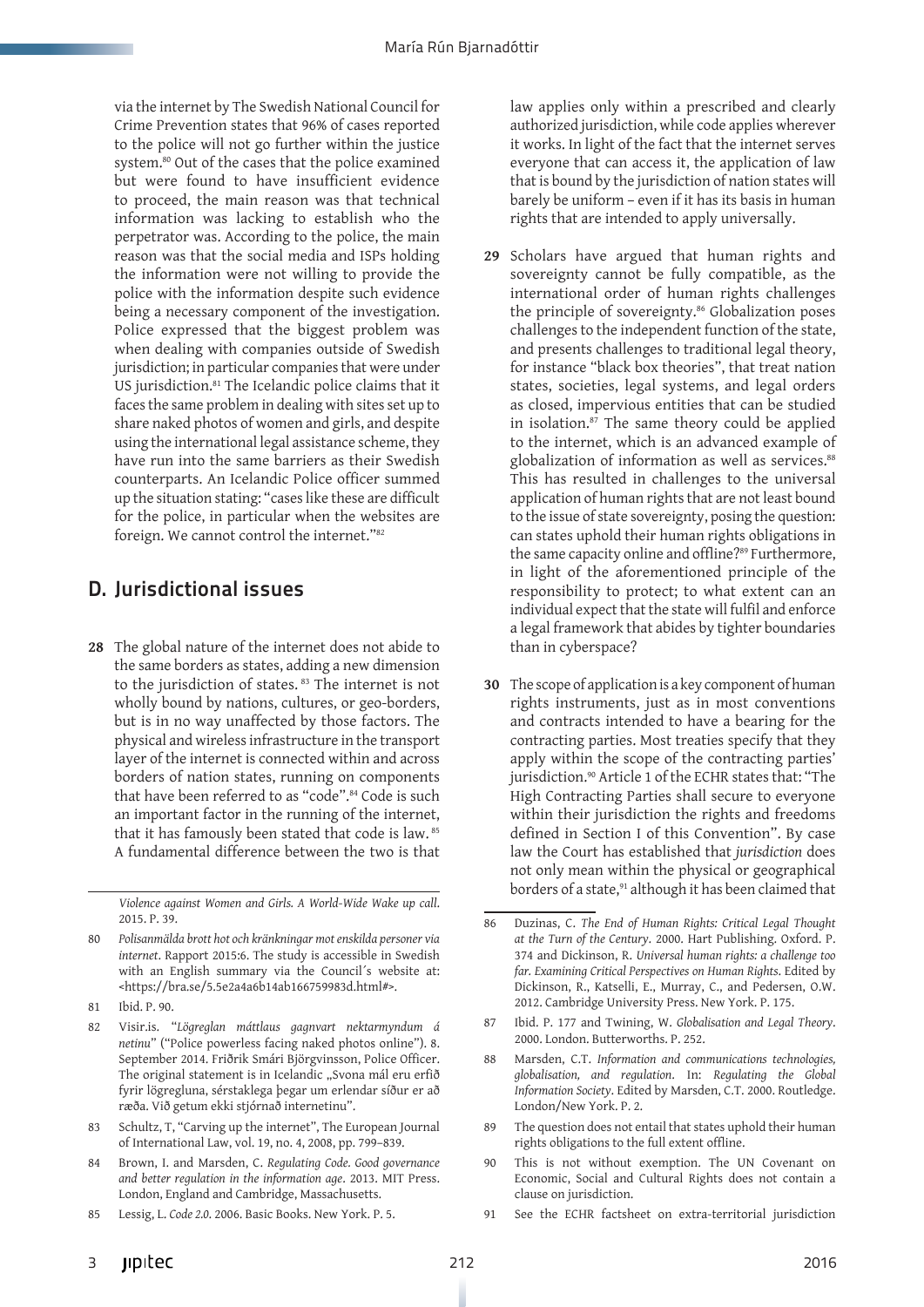the Court has been inconsistent in the application of the article.<sup>92</sup>

- **31** The UN International Covenant on Civil and Political Rights refers to its application as "within its territory" as well as "subject to its jurisdiction". In the *Lopez Burgos v. Uruguay* case the Human Rights Committee formed a view stating that "it would be unconscionable to so interpret the responsibility under the Article 2 of the Covenant as to permit a State party to perpetrate violations of the Covenant on the territory of another State, which violations it could not perpetrate on its own territory."93 The same views are expressed in the International Court of Justice advisory opinion on the *Palestinian Wall*, noting that although jurisdiction is "primarily territorial, it may sometimes be exercised outside the national territory".94
- **32** Within the limits of the sovereignty principle, a state carries the *trias politica* powers<sup>95</sup> entailing a multifaceted role of states online as well as offline. It is generally undisputed that states have a legitimate claim to a role on the internet. The extent and essence of this role on the other hand is still subject to ongoing discourse.<sup>96</sup>
- **33** Parts of the internet are regulated in different capacities but no holistic regulation is in place. Parts of the infrastructure, the information highway, are regulated under telecommunications legislation while companies and entities whose operation is essential to the functioning of the internet are regulated through general legislation on companies and competition on a domestic and regional level. With the single market, the EU has taken steps towards a harmonized European regulation affecting both infrastructure, business and content, and recent judicial development indicates a more direct application of current legal frameworks to influence online services.97 Recent efforts signal an increase in

- 92 Milanovic, M. *Applicability of the ECHR to British soldiers in Iraq*. Cambridge Law Journal. Volume 70. Issue 1. 2011. P. 7-11.
- 93 HRCte, Lopez Burgos v. Uruguay Com 52/1979, Views, 29 July 1981, paragraph 12.3.
- 94 Doswald-Beck, L. *Human Rights in Times of Conflict and Terrorism*. 2011. Oxford University Press. Oxford. P. 11.
- 95 The three branches of government; [legislature,](https://en.wikipedia.org/wiki/Legislature) [executive](https://en.wikipedia.org/wiki/Executive_%28government%29) and [judiciary](https://en.wikipedia.org/wiki/Judiciary).
- 96 Brown, I. and Marsden, C. *Regulating Code. Good governance and better regulation in the information age*. 2013. MIT Press. London, England and Cambridge, Massachusetts. P. 2-4.
- 97 The European Court of Justice is a key player in this development with its decision in the *Google vs. Spain* (Case C-131/12) verdict entailing the right to be forgotten and the recent advisory opinion in the so called *Safe Harbour* case (Case C-362/14) effectively stating that the data sharing practices current online operations are based on are not compliant with the EU Charter on Fundamental Rights and

the role of companies such as media outlets and social media platforms in the online context.98 In light of the essential part such companies play in order for states to be able to live up to their human rights obligations as described earlier, does the internet infrastructure entail that in cases as sensitive as revenge porn, that human rights protection of individuals in European countries lie in the hands of US technology companies?

#### E. The role of private entities

**34** Private entities are of significant importance for the functioning of the internet. Internet service providers, the backbone of the internet, are entities that are largely privately owned on both sides of the Atlantic, although internet infrastructure, such as broadband deployment has across the 'OECD' membership been at least partly funded by public means. States have a multifaceted interest in the internet functioning at its best, and wear many hats to this end. One is legislative, another regulatory, but also another facilitating an environment for incentive, innovation and economic growth. However, states also have a hat branded with providing a functioning and fair justice system for their citizens. The trick is to fit this with the other – and maintain a balance so that they all stay put.

#### I. Intermediary<sup>99</sup> liability

**35** Following legal uncertainties with respect to liability and responsibilities of intermediaries, legislative means were taken on both sides of the Atlantic. In the US a legal framework established with the Communications Decency Act and the **Digital Millennium Copyright Act**, describes that intermediaries will not be held accountable for user generated material on their sites unless they were notified of the material being a copyright infringement or a criminal act and did not have in place an effective notice and takedown system to relieve an infringement.100 With respect to defamatory content, the same does not apply as section 230 of the Communications Decency Act states: "The Act provides that no provider or user of an interactive computer service shall be treated as

accessible at: <http://echr.coe.int/Documents/FS\_Extraterritorial\_jurisdiction\_ENG.pdf>.

need to be revised.

<sup>98</sup> <http://www.osce.org/secretariat/190571>.

<sup>99</sup> Intermediaries are key players in a functioning internet. They are internet service providers (ISPs), service providers (such as mailbox service, website hosting, cloud services) and transit providers.

<sup>100</sup> World Intermediary Liability Map. The Center for Internet and Society. Stanford University.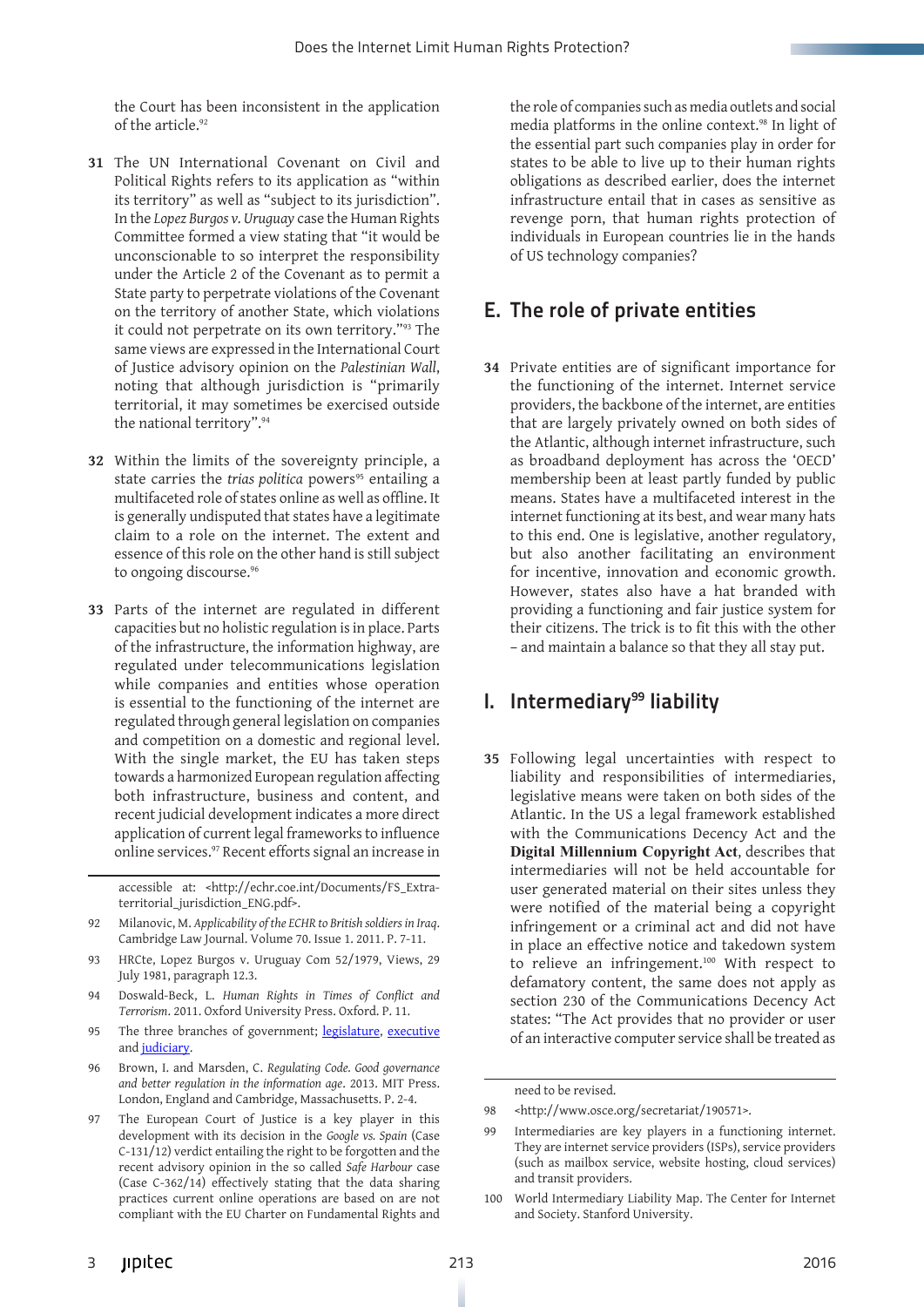the publisher or speaker of any information provided by another information content provider. No cause of action may be brought and no liability may be imposed under any State or local law."101 Similarly, the EU adopted the e-Commerce directive<sup>102</sup> that has been transposed in domestic legislation within the Single Market in a fairly uniform manner making intermediaries who run a merely technical operation not liable for third party content and describes a *notice and takedown* system to be in place regarding "illegal activities" but in line with freedom of expression as protected under Article 10 in the ECHR. While the directive prohibits member states from imposing a monitoring obligation of a general nature on intermediaries, the ECJ has found that the liability exemptions under the directive do not preclude states from enacting legislation entailing civil liability for defamation for online news outlets. The Court stated that:

*"The limitations of civil liability specified in Articles 12 to 14 of Directive 2000/31 do not apply to the case of a newspaper publishing company which operates a website on which the online version of a newspaper is posted, that company being, moreover, remunerated by income generated by commercial advertisements posted on that website, since it has knowledge of the information posted and exercises control over that information, whether or not access to that website is free of charge."*<sup>103</sup>

- **36** These findings were cited in a recent judgement from the ECHR in the *Delfi vs. Estonia* case, when the Grand Chamber of the Court upheld the findings of the Estonian Supreme Court, stating that the internet news outlet *Delfi* could be held liable on civil grounds for a defamatory comment posted on the site by a third party. The Court did not base the findings on the e-Commerce directive, as the Estonian Supreme Courts found the relevant domestic legislation transposing the E-Commerce directive inapplicable and based its findings on the company's breach of the Obligations Act.104
- **37** Both the cases concerned the civil liability of a private entity operating in a wider capacity than merely technical, meaning that they could be held liable for defamatory material generated by third party. Up until recently most states applied defamation clauses in cases of revenge porn. In light of the findings of the above mentioned cases from the ECJ and ECHR it is interesting that case law from European countries

does not indicate that service providers have been challenged to bear liability in revenge porn cases. That may also suggest that most of the providers in question do not operate under the jurisdiction of European states, but rather US states, freeing them from possible liability for third party content that may be in breach of defamation clauses. Further, it remains to be seen what effect the criminalization of revenge porn will have with respect to possible liability of intermediaries in such cases.

#### II. Providing information on the disseminator

- **38** Online anonymity and the use of pseudonyms can be immensely valuable for individuals and underlying societal, democratic, or economic interests. This can be the case for people that disseminate information with an intent to expose corruption or violations. The posting of revenge porn has no such grander goals.
- **39** The acquisition of essential information in order to establish responsibility in revenge porn cases is reliant on cooperation with private entities that control the information in connection with their operations. Swedish police report that they have found an effective way to cooperate with some major social media platforms, while others are not as willing to cooperate.105 Requests from European police forces in cases of revenge porn are both based on criminal charges and breach of civil code within their jurisdiction. This entails that the charges are based on a legal framework formed and enactment under legal and societal orders that in general are democratic and are a part of the European *Convention System*. It is somewhat paradoxical to claim that states that are subject to an effective human rights monitoring system would demand that the companies interfere with information contrary to human rights. Yet cases show that the companies are often faced with a complex situation as not all states are based on a democratic order, and democratic states have put forth unbalanced requests for information about individuals to companies.106 Recent revelations show that some states engage in invasive practices in cyberspace in the interest of anti-terrorism without what seems to be a proper

<sup>101</sup> Ibid.

<sup>102</sup> Directive 2000/31/EC of the European Parliament and of the Council of 8 June 2000 on certain legal aspects of information society services, in particular electronic commerce, in the Internal Market ('Directive on electronic commerce') *OJ L 178, 17.7.2000, p. 1–16*.

<sup>103</sup> C-291/13. Papasavvas. ECJ. 11. September 2014.

<sup>104</sup> *Delfi v. Estonia*. GC of 16 June 2015. (Application no. 64569/09).

<sup>105</sup> The report states also that recently the National Police Commissioner has following consultation with Facebook and Instagram gained access to the essential information. Brottsforebyggande Radet. *Polisanmälda brott hot och kränkningar mot enskilda personer via internet*. Rapport 2015:6. 2015. P. 90.

<sup>106</sup> The Case of the Icelandic PM Birgitta Jonsdottir is summarized in a resolution of the International Parliamentary Union *PU Governing Council. 189th session. Bern, 19 October 2011*. <http://www.ipu.org/hr-e/189/is01.htm>.